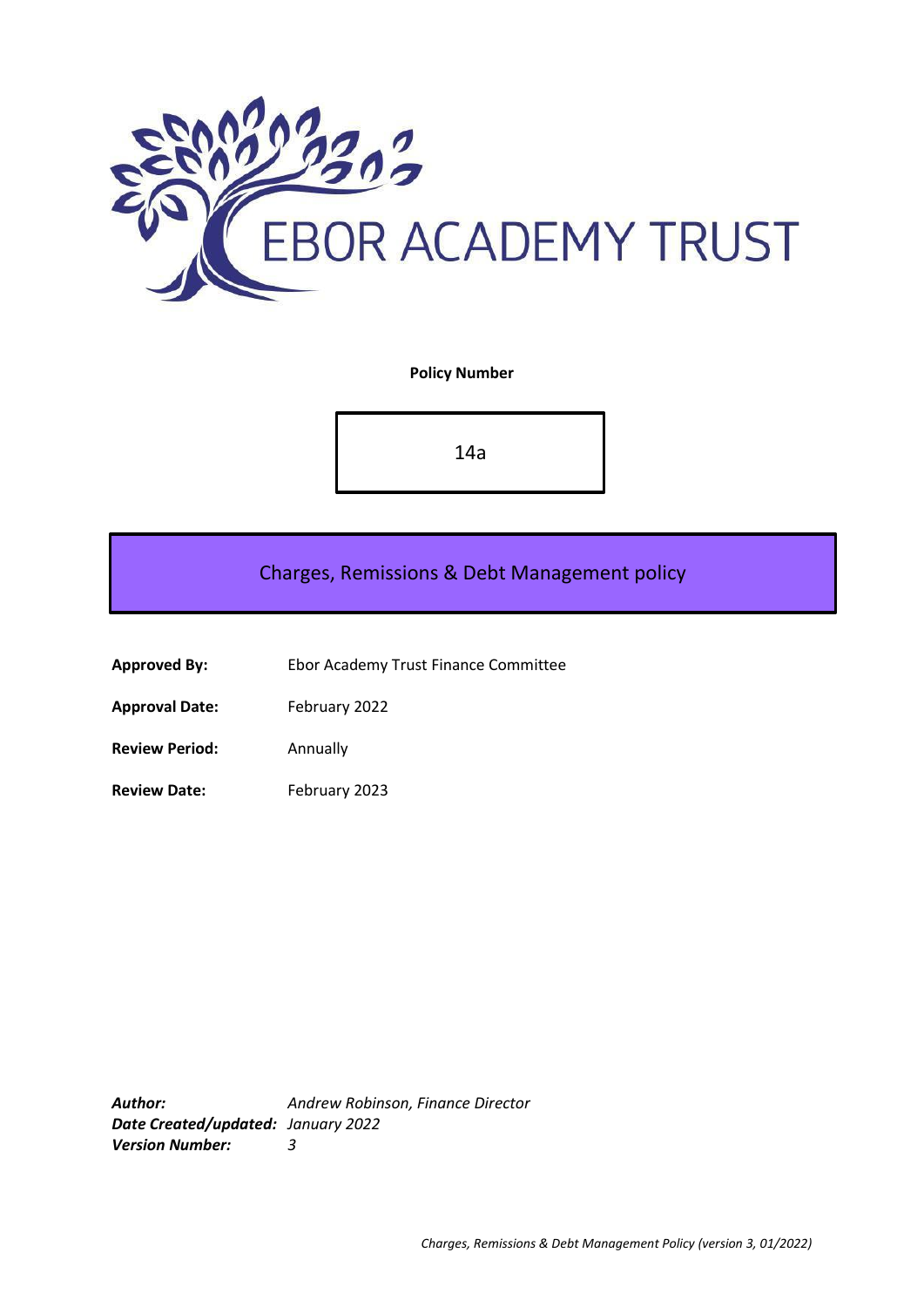## **Contents:**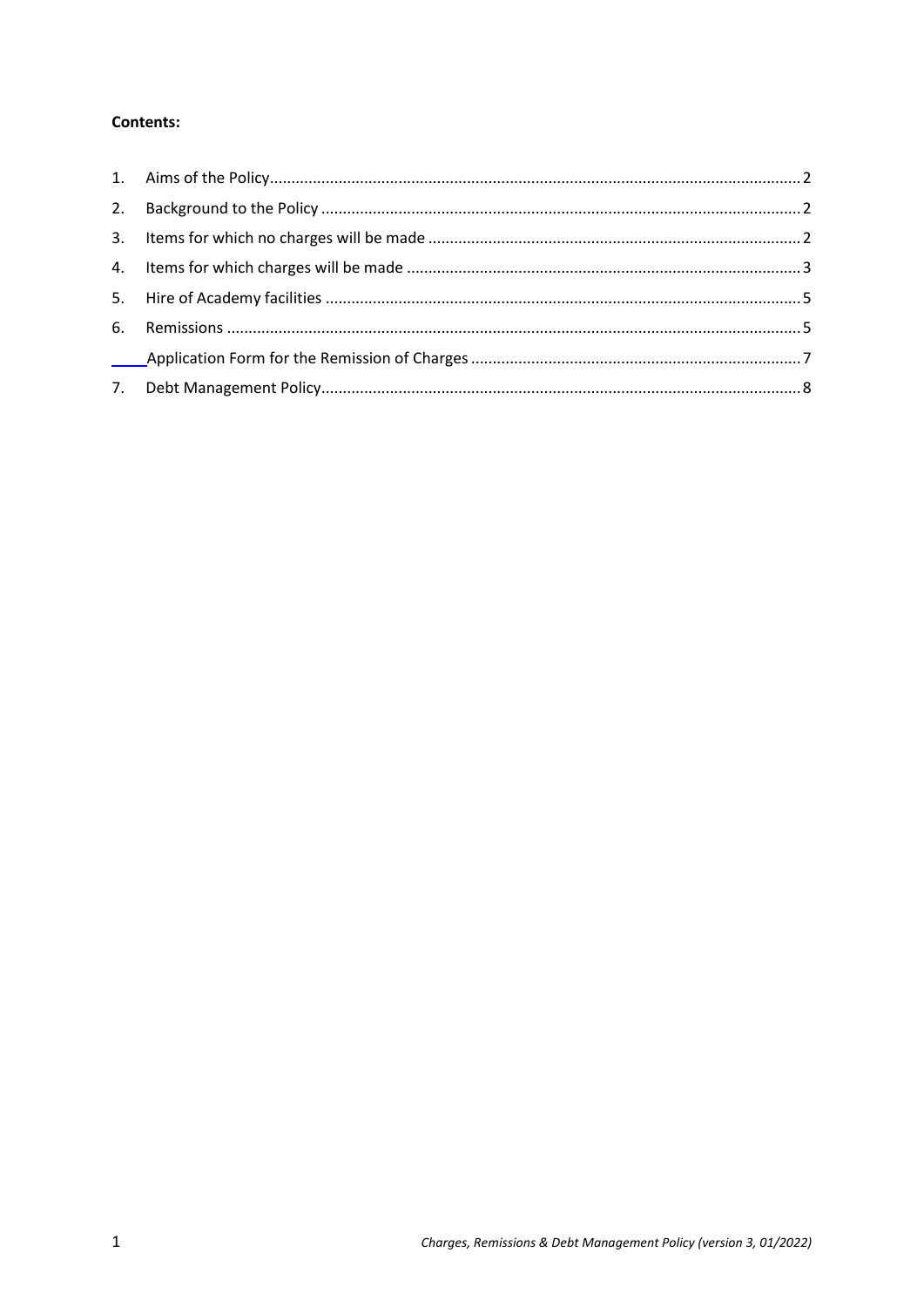### <span id="page-2-0"></span>**1. Aims of the Policy**

The Ebor Academy Trust believes that all our pupils/students should have an equal opportunity to benefit from activities and visits (curricular and extra curricular) independently of their parents/carers financial means. This charging and remissions policy describes how we will do our best to ensure a good range of visits and activities is offered and, at the same time, try to minimise the financial barriers which may otherwise prevent some pupils/students taking full advantage of the opportunities.

#### <span id="page-2-1"></span>**2. Background to the Policy**

Sections 449 to 462 of the Education Act (1996) requires all Academies to have a policy on charging and remissions for activities. This legislation may be viewed at [http://www.opsi.gov.uk/acts/acts1996/ukpga\\_19960056\\_en\\_28](http://www.opsi.gov.uk/acts/acts1996/ukpga_19960056_en_28)

#### <span id="page-2-2"></span>**3. Items for which no charges will be made**

- 3.1. Education provided during Academy hours (including the supply of any materials, books, instruments or other equipment).
- 3.2. Education provided outside Academy hours if it is part of the National Curriculum, or part of a syllabus for a prescribed public examination that the pupil/student is being prepared for at the Academy, or part of religious education.
- 3.3. Tuition for pupils/students learning to play musical instruments if the tuition is required as part of the National Curriculum, or part of a syllabus for a prescribed public examination that the pupil/student is being prepared for at the Academy, or part of religious education.
- 3.4. Entry for a prescribed public examination, if the pupil/student has been prepared for it at the Academy.
- 3.5. Examination re-sit(s) if the pupil/student is being prepared for the re-sit(s) at the Academy.
- 3.6. Transporting registered pupils/students
	- a. to or from the Academy premises, where the local education authority has a statutory obligation to provide transport;
	- b. to other premises where the Board of Trustees or local education authority has arranged for pupils/students to be educated;
	- c. to enable them to meet an examination requirement when they have been prepared for that examination at the Academy.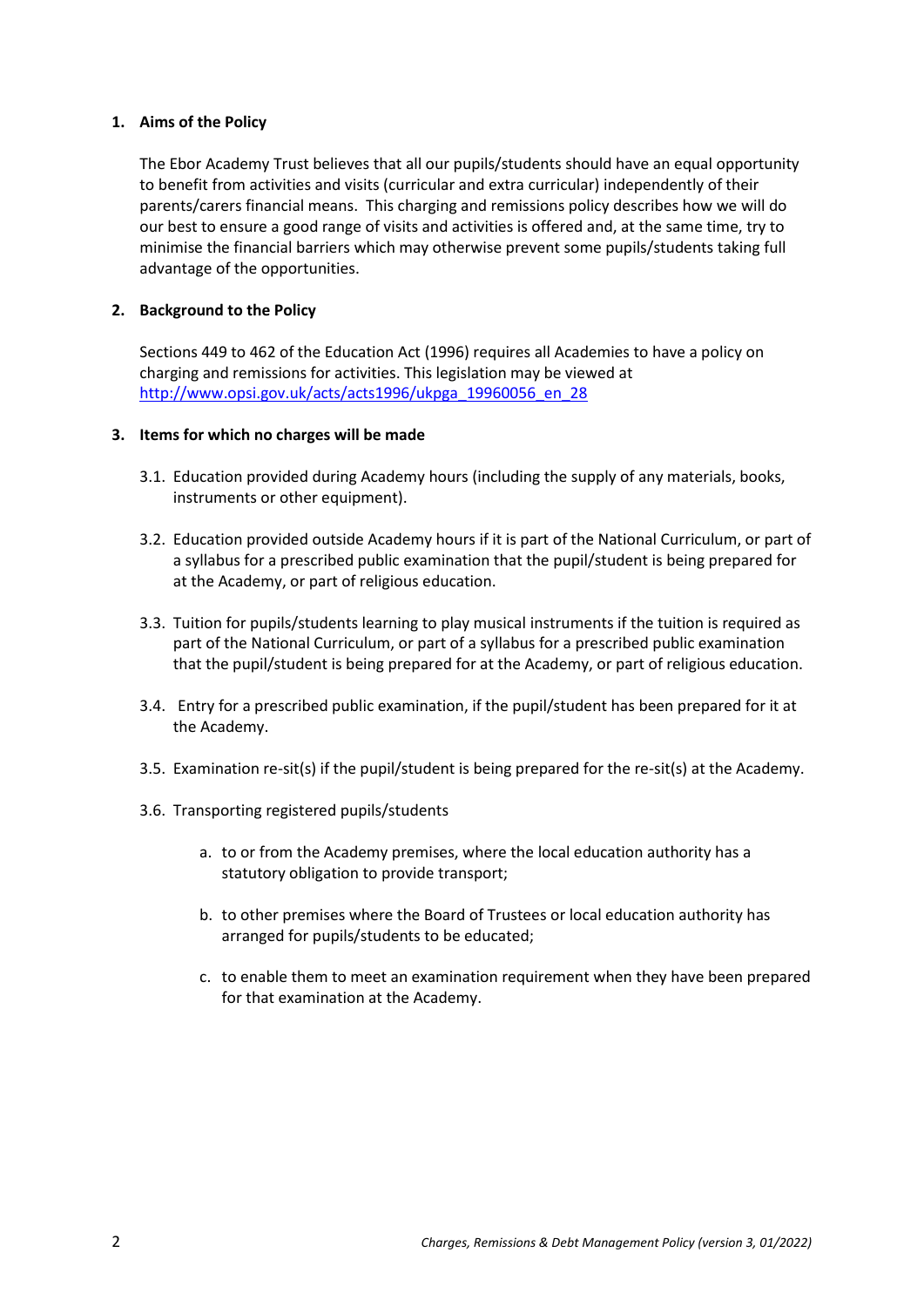### <span id="page-3-0"></span>**4. Items for which charges will be made**

### **4.1. Within Academy Hours**

#### **4.1.1. Educational visits and activities – voluntary contributions**

When organising educational visits or activities, which enrich the curriculum and the experience of pupils/students, the Academy invites the parent/carer to make a voluntary contribution towards the cost of the visit or activity. Although not an exhaustive list; these activities may include visits to museums, galleries and the theatre as well as sporting activities.

If the Academy does not receive sufficient voluntary contributions we may need to cancel the visit or activity. When a visit or activity does go ahead it may include pupils/students whose parents/carers have not paid any contribution. We may not, by law, exclude these pupils/students and indeed would not wish to treat them differently from others.

#### **4.1.2 Swimming**

The costs of providing swimming tuition in any of our Academy's pools will currently be met by the Academy. This will be reviewed on an annual basis.

#### **4.1.3 Music**

All pupils/students study music as part of the normal Academy curriculum for which no charge is made. In addition, several music groups run during the Academy day, at lunchtime or after school for which no charge is made (e.g. recorder groups, Choir). The Trustees do, however, reserve the right to charge for these activities as "optional extras" if they occur outside Academy hours and are not part of the National Curriculum.

Peripatetic music teachers teach individual or group lessons for which a charge is made. There is some remission of fees for those families in receipt of certain state benefits. Information about additional music tuition is available from the Academy office.

### **4.1.4 Craft/Technology Activities**

All pupils/students have the opportunity within the Academy curriculum of taking part in activities such as craft and technology. The Board of Trustees reserve the right to charge for ingredients and materials at cost when they are not provided by the parents/carers.

### **4.1.5 Cook School (Primary Schools)**

Children will be given the opportunity to take part in a Cook School session during the Academy year. Parents/carers will be invited to make a voluntary contribution towards the cost of this activity. When Cook School takes place it may include pupils/students whose parents/carers have not paid any contribution. We may not, by law, exclude these pupils/students and indeed would not wish to treat them differently from others.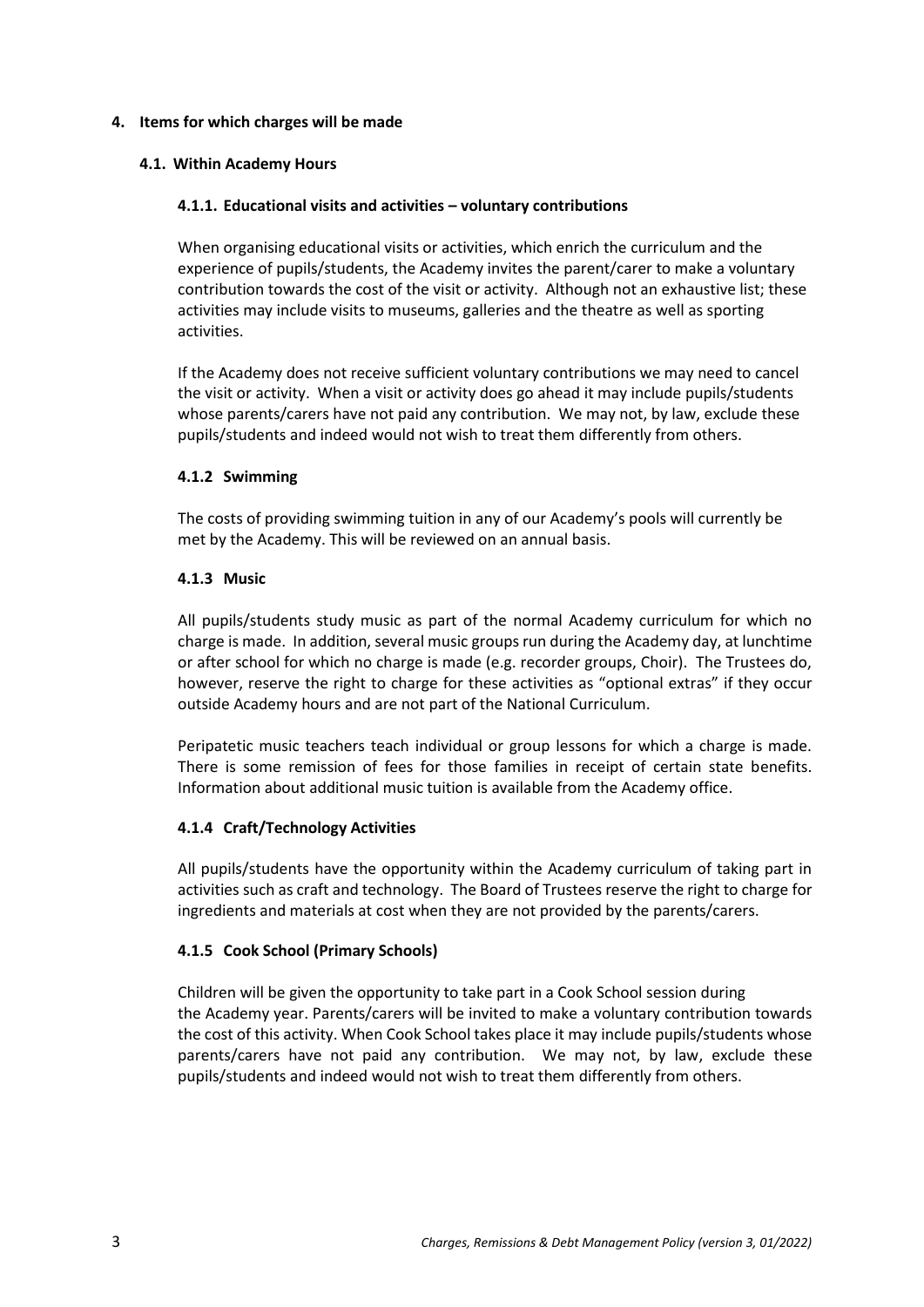### **4.2. Not Within Academy Hours**

### **4.2.1 Residential Visits**

Charges will be made for the cost of the visit (Board and lodging, travel costs, entrance fees etc.). Families are invited to pay in instalments over several months or in one single payment. Any parent/carer who refuses or is unable to meet the charge should not expect their child to be included. Any parent/carer unable to meet the cost is invited to apply for a remission, please refer to section 6.

### **4.2.2 Optional Extras**

Charges may be made for some activities known as "Optional Extras". These may include-

- a. extra curricular activities
- b. any equipment and/or staffing in relation to extra curricular activities
- c. Breakfast, After School and Holiday clubs

Any charge made in respect of individual pupils/students will not exceed the actual cost of providing the activity. It will not, therefore, include an element of subsidy for any other pupil/student. Participation in any optional extra activity will be on the basis of parental choice and a willingness to meet the charges. Parental agreement is therefore a necessary pre-requisite for the provision of an optional extra where charges will be made.

Charges made by external providers of activities are the responsibility of those providers and consequently not covered by this Policy.

## **4.3. Other Charges**

## **4.3.1 Additional Text Books and Study Materials**

From time to time recommendations may be made regarding additional text books, equipment and study materials which could enhance a pupil's learning. In these circumstances it is the parents/carers choice to purchase and therefore the charge will be met in full by the parent/carer. Any such charge will be equal to the cost price of the item concerned to the Academy.

### **4.3.2 Lost or Damaged Items of Academy Property**

Parents/carers may be asked to make a contribution towards replacing damaged Academy property caused wilfully or negligently by their child/ren. This may include window breakage and removal of graffiti. A charge to cover the cost of replacement may also be made for lost or damaged items of Academy property, including library books/text books/chromebooks.

### **4.3.3 Academy Uniform**

The Ebor Academy Trust uses a clothing supplier who provides quality school wear at affordable prices. In exceptional circumstances the LA has discretionary power to provide assistance towards the purchase cost.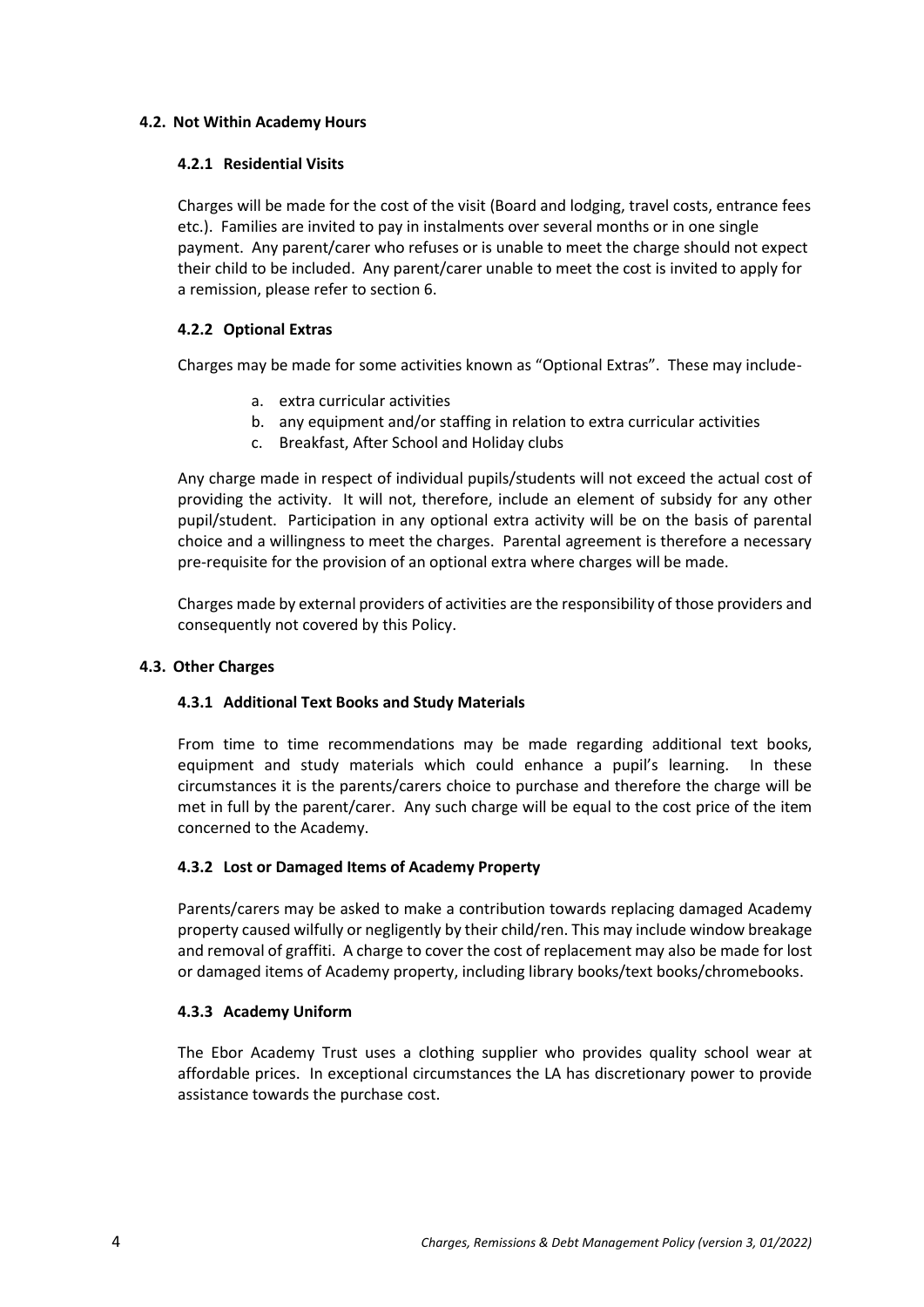### **4.3.4 Academy Meals**

Parents/carers whose child takes a lunchtime meal must pay the relevant cost stated by the Board of Trustees. Pupils/students may be eligible for free school meals. Application forms are available from the Academy office, on the website or from the relevant council website or office.

### **4.3.5 Public Examinations**

A charge will be made for examination entry fee/s if the registered pupil/student:

- a. has not been prepared for examination at the Academy, or
- b. fails, without good reason, to complete the requirements of any examination for which the Academy has already paid or agreed to pay the entry fee.

### **4.3.6 Transport to and from school**

The school may organise transport for pupils who are not eligible for free transport to and from school by the local authority. In these circumstances it is the parents/carers choice to purchase and therefore the charge will be met in full by the parent/carer. Any such charge will be equal to the cost price to the Academy.

### <span id="page-5-0"></span>**5. Hire of Academy facilities**

Trustees wish to encourage community use of the Academy's facilities when they are not required for Academy use. Details of the facilities available, the Terms and Conditions of Hire and the scale of Charges may be found in the Academy's Hire of Facilities (Lettings) policy.

### <span id="page-5-1"></span>**6. Remissions**

Ebor Academy Trust believes that all pupils/students should have equal opportunities to benefit from Academy activities and visits both curricular and extra curricular, independently of their parents/carers financial means. To that end the Board of Trustees have agreed in circumstances of family hardship they will invite parents/carers to apply, in confidence, for remission of charges in part or in full. Pupils/students may be eligible for a remission of charge if their parent/carer is in receipt of at least one of the following:-

- a. Income Support
- b. Income-based Jobseeker's Allowance
- c. Support under Part VI of the Immigration and Asylum Act 1999
- d. Child Tax Credit (provided they are not entitled to Working Tax Credit) and have an annual income, assessed by Her Majesty's Revenue and Customs, that does not exceed £16,190 from 6 April 2010)
- e. The guaranteed element of State Pension Credit
- f. An Income-related employment and support allowance.
- g. Universal credit all applications post  $1<sup>st</sup>$  April 2018 must have household income of less than £7400 per year.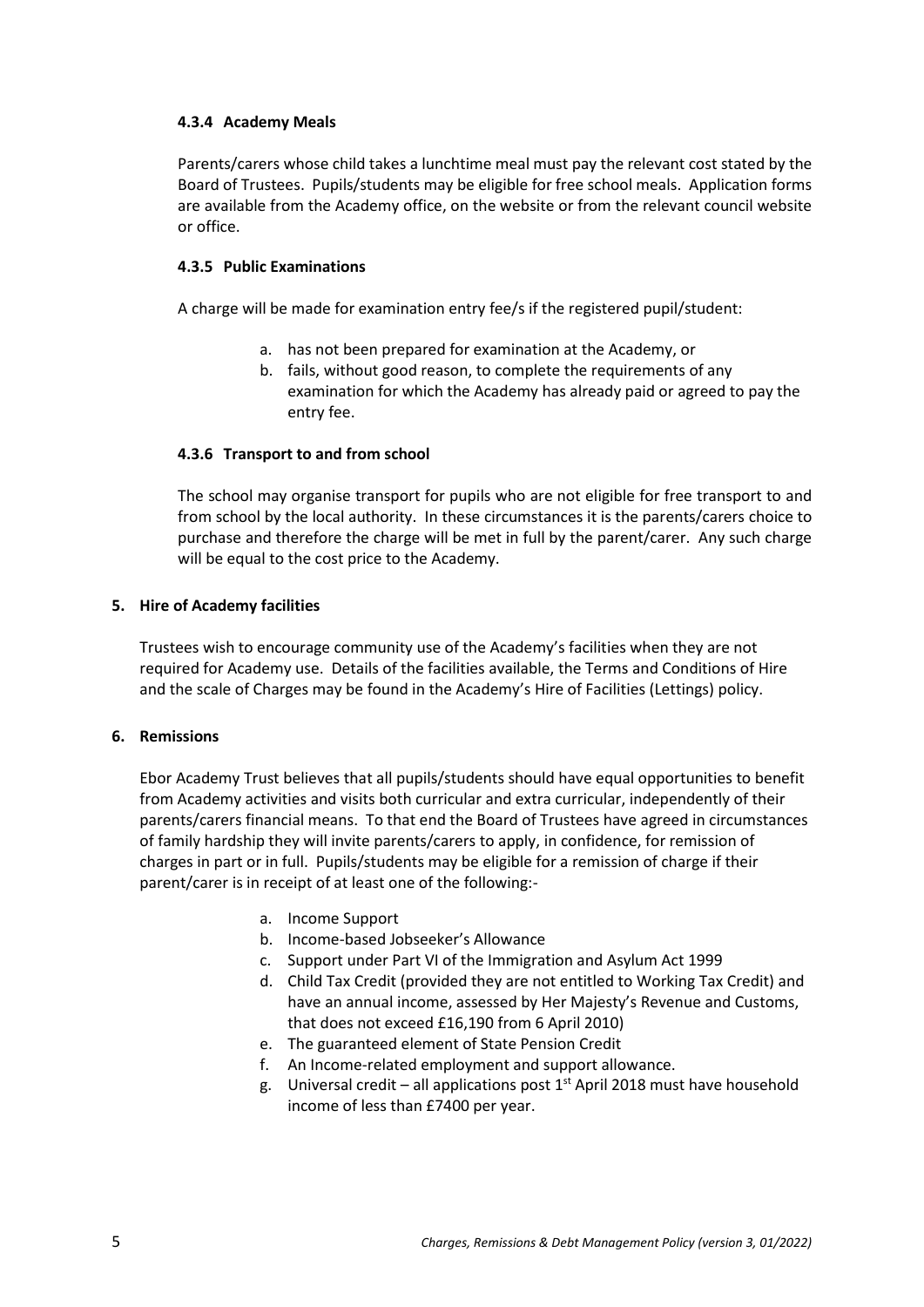In cases where the specific circumstances, often temporary, of a particular family's hardship fall outside these criteria; the Finance Director may use their discretion to remit charges in part or in full.

If a parent/carer wishes to apply for a remission of charge a form is available from the Academy office. Authorisation for such remission will be made by the Finance Director.

In the event a remission of charge is declined parents/carers have the right to appeal in writing to the Chair of Trustees whose decision will be final.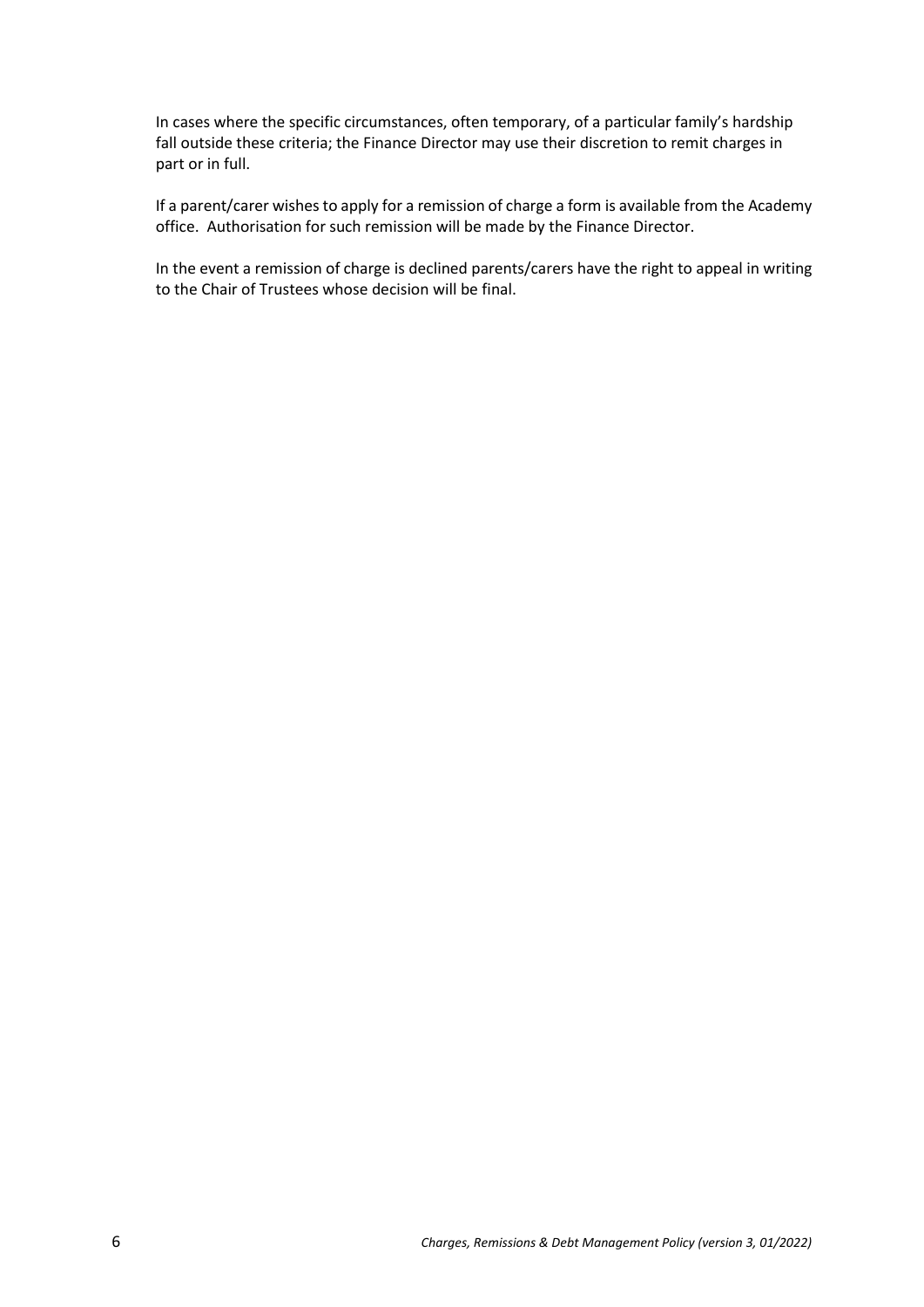### <span id="page-7-0"></span>**Application Form for the Remission of Charges**

.

To apply for a remission of a charge a parent/carer should complete this form with the following information.

| Mr/Mrs/Miss/Ms/Dr/<br>Family name of Parent/Carer |  |           |  |                 |  |  |
|---------------------------------------------------|--|-----------|--|-----------------|--|--|
| Forename/s                                        |  |           |  | Relationship to |  |  |
|                                                   |  |           |  | pupil/student   |  |  |
| <b>Full Postal Address</b>                        |  |           |  |                 |  |  |
| Postcode                                          |  | Phone No. |  | Mobile No.      |  |  |

Please give details below of each dependant child who is in full-time attendance at the Academy for whom you wish to apply for remission

| Full Names of Child/ren | M/F | Date/s of birth | Class/es |
|-------------------------|-----|-----------------|----------|
|                         |     |                 |          |
|                         |     |                 |          |
|                         |     |                 |          |
|                         |     |                 |          |

| Name of Activity                                             | Date of Activity |  |  |  |
|--------------------------------------------------------------|------------------|--|--|--|
| Please state the reason(s) why you are requesting remission: |                  |  |  |  |
|                                                              |                  |  |  |  |
|                                                              |                  |  |  |  |
|                                                              |                  |  |  |  |
|                                                              |                  |  |  |  |
|                                                              |                  |  |  |  |
|                                                              |                  |  |  |  |

I wish to apply for remission of charges for the educational activity detailed above

Signature of Applicant …………………………………… Date …………….

Please return the completed form to the Academy office in an envelope addressed to the Finance Director and marked confidential. For Academy use only

| <b>POIL</b> ACCOUNTING COLLIN |  |           |  |        |  |
|-------------------------------|--|-----------|--|--------|--|
| <b>Remission Approved</b>     |  | Yes<br>No |  | Reason |  |
| Signed by                     |  |           |  |        |  |
| Position                      |  |           |  |        |  |
| Date                          |  |           |  |        |  |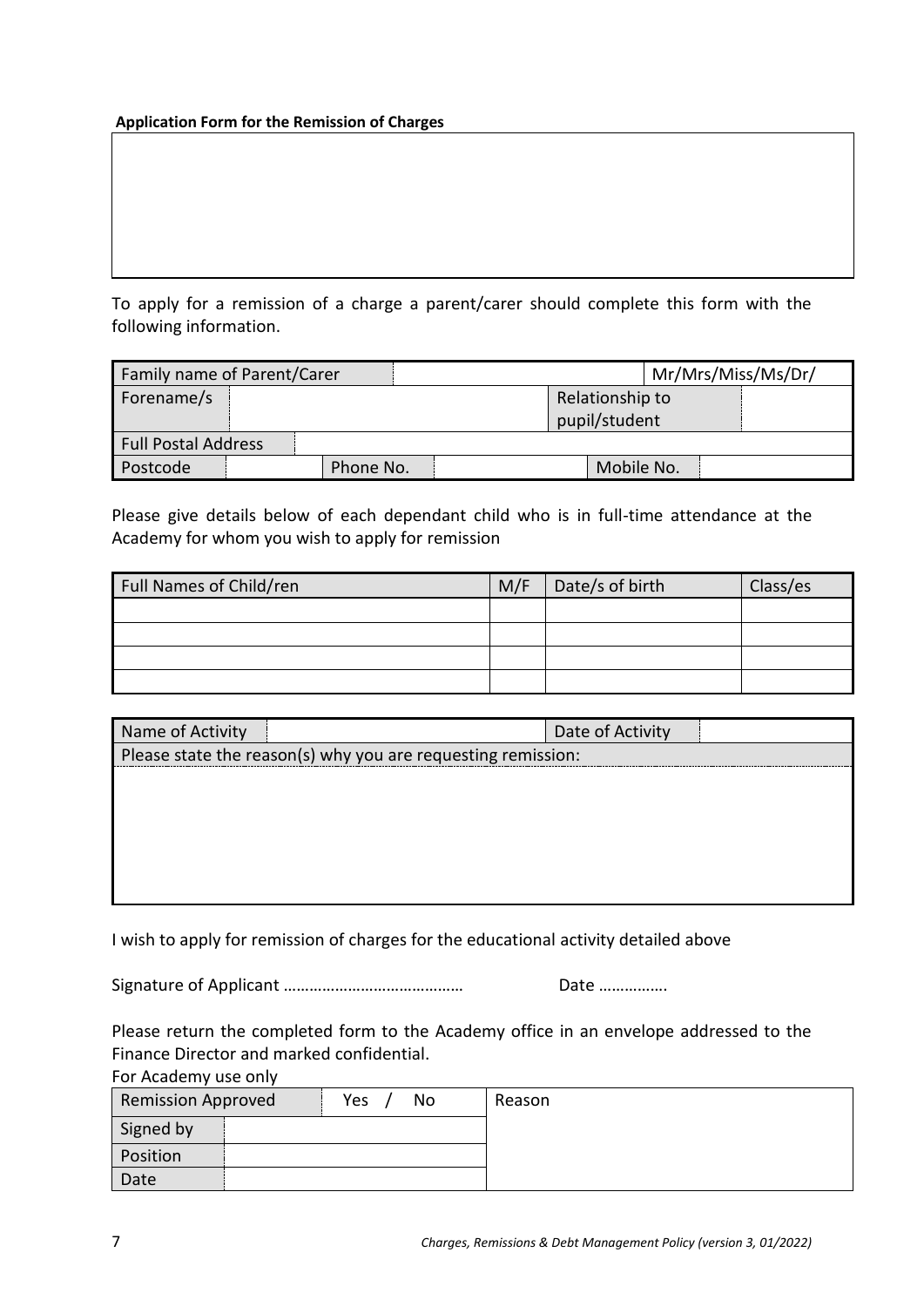# **Ebor Academy Trust Debt Management Policy**

### <span id="page-8-0"></span>**7. Debt Management Policy**

### **Rationale**

The Academy will make every effort to regain monies owing for goods and services provided through the Academy.

### **Procedure**

### **7.1 Voluntary Contributions**

a. The Academy may ask parents/carers for a voluntary contribution towards the cost of any activity out of school which takes place during academy hours.

Pupils/students of parents/carers who are unable or unwilling to contribute will not be discriminated against. Where there are not enough voluntary contributions to make the activity possible, and there is no way to make up the shortfall, then it must be cancelled.

## **7.2 Academy Meals/ After School Club/ Breakfast Club/Nursery**

Parents/ Carers will be charged for the care of children through the Academy After School Club, Breakfast Club, for lunchtime meals and for unfunded Nursery hours.

The Academy will carry out the following procedure to reclaim monies owing resulting from the provision through the After School Club, Breakfast Club and the purchase of lunchtime meals:

- a. A gentle reminder letter will be sent to parents/carers to encourage them to settle their account.
- b. Letter 1 A letter will be sent to parents/carers if their account falls into arrears electronically via ParentPay.
- c. Letter 2 A reminder letter will be sent to parents/carers if their account remains in arrears.
- d. Letter 3 A strong letter urging parents/carers to bring their account into credit would be sent to parents/carers.
- e. Final Letter will be sent to parents/carers informing them that the Academy will consider legal action to reclaim the funds.

## **7.3 Lettings**

Persons will be charged for hire of the facilities in accordance with the Lettings Policy. The Hirer will be invoiced on a regular basis for the Hire of the facilities. The Academy will carry out the following procedure to reclaim monies owing from the hire of the facilities:

- a. Invoice will be issued stating that payment is due within 14 days from the date of the invoice.
- b. If payment is not received within this time, a reminder letter/ email will be issued. The reminder will state that if payment is not received within 14 days a meeting may be arranged to formally review the contract with the possibility of a termination of the contract.
- c. Formally review the contract.
- d. The Academy will consider legal action to reclaim any outstanding funds following termination of the contract.

### **7.4 Residential Trips**

a. The Academy charges for the cost of board and lodging during residential trips.